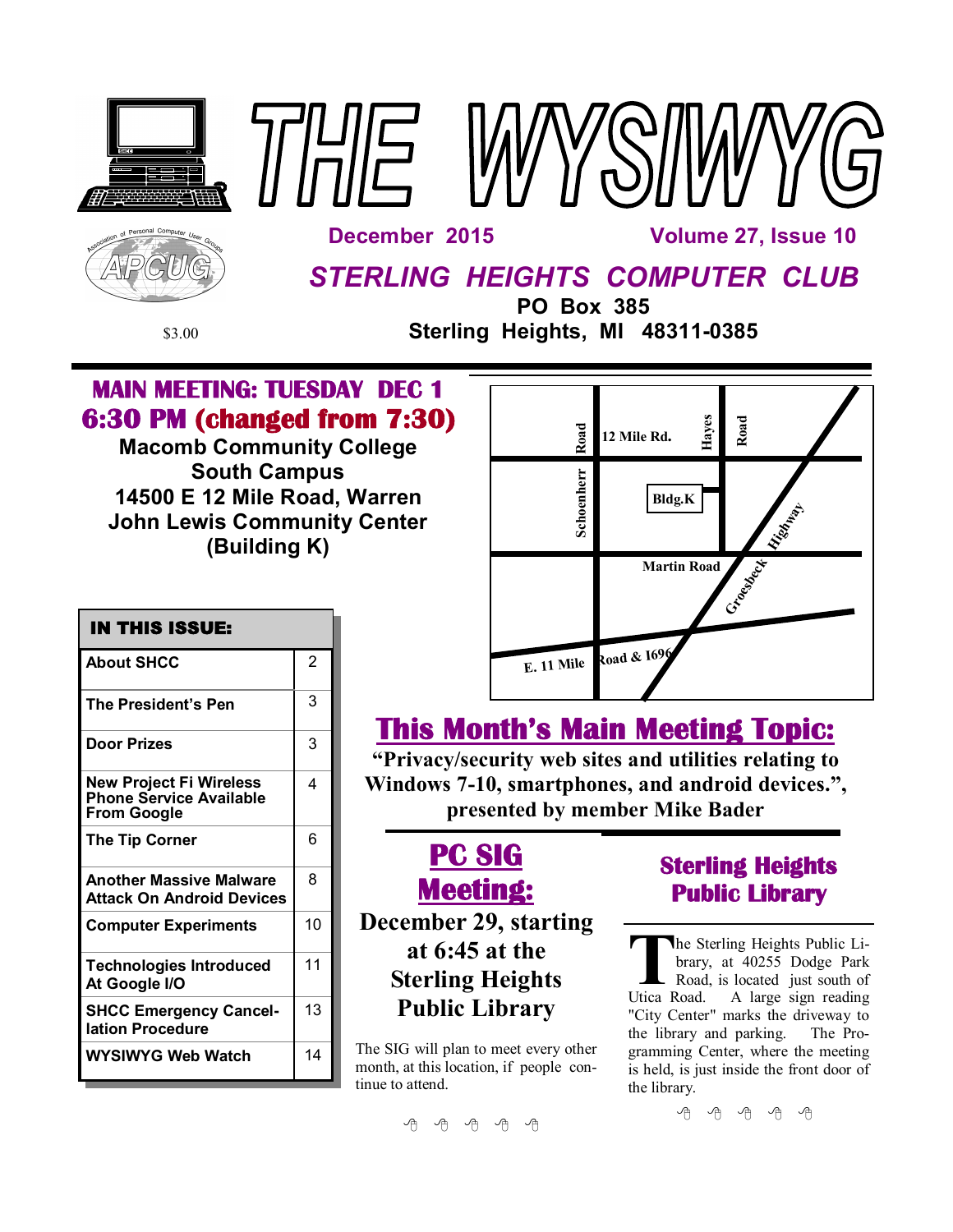### **THE WYSIWYG** DECEMBER 2015

**Guests and visitors are welcome. People can attend any SHCC meetings during two consecutive months before deciding to become a member or not. Meetings include the main meeting and SIG. July and August don't count since there is no main meeting. Membership includes admission to all SHCC functions and the newsletter. Membership is open to anyone. It is not limited to the residents of Sterling Heights.**

## **DUES: \$25/YEAR**

## **Resource People:**

Family Tree Firefox FoxPro General Computer Questions Hardware MS Publisher MS Word Spreadsheets

Rick Schummer

# **SHCC Coordinators:**

| гашну тес<br>Firefox<br>FoxPro<br>General Computer<br>Questions<br>Hardware<br>MS Publisher<br>MS Word<br>Spreadsheets                                       | <b>INIUN OUTBELLING</b><br>Don VanSyckel<br>Rick Schummer<br>Jack Vander-Schrier<br>John Rady<br>Rick Kucejko<br>Rick Schummer<br>Rick Schummer |                    | President: Mike Bader    |
|--------------------------------------------------------------------------------------------------------------------------------------------------------------|-------------------------------------------------------------------------------------------------------------------------------------------------|--------------------|--------------------------|
| <b>SHCC Coordinators:</b><br>Associate Editor<br>Door prizes<br>Greeter for visitors<br>Newsletter publisher<br>Novice SIG<br>Program Coordinator Mike Bader | Rick Schummer<br>Don VanSyckel<br>Jim Waldrop<br>Rick Kucejko<br>Paul Baecker                                                                   | 2015 SHCC Officers | President: Don VanSyckel |
| Publicity<br>Resource People<br>PC SIG<br>Welcome & check-in Jim Waldrop<br>desk.<br>Web Site<br>Web Watch column                                            | Patrick Little<br>open<br>Jack Vander-Shrier<br>Don VanSyckel<br>Paul Baecker                                                                   |                    |                          |
|                                                                                                                                                              | Contact Information:                                                                                                                            |                    |                          |

Mike Bader Rick Kucejko

Paul Baecker

Patrick Little Rick Schummer Don VanSyckel Jack Vander-Schrier

(**Call Jack after noon)**



**CLUB ADDRESS:** PO Box 385, Sterling Heights, MI 48311-0385 **CLUB E-MAIL ADDRESS:** Info@SterlingHeightsComputerClub.org **CLUB WEB PAGE:** http://www.SterlingHeightsComputerClub.org

## **Four Month Meeting Schedule:**

## **DECEMBER 2015**

2 - COMP meeting 6 - SEMCO meeting

**JANUARY 2016** 5 - SHCC – Main Meeting 6 - COMP meeting 3- SEMCO meeting ? - Novice SIG

29- PC SIG

Secretary: Rick Kucejko Treasurer: Paul Baecker

1 - **SHCC** – **Privacy/security web sites and utilities relating to Windows 7-10, smartphones, and android devices.", presented by member Mike Bader**

## 2 - SHCC – Main Meeting

**FEBRUARY 2016**

- 3 COMP meeting
- 7 SEMCO meeting
- ? PC SIG

## **MARCH 2016**

- 1 SHCC M**ain Meeting**
- 2 COMP meeting
- 6 SEMCO meeting
- ?- Novice SIG

## **Other Computer Clubs:**

As a member of SHCC, you can attend meetings of other clubs where we have reciprocating membership agreements, at no charge.

## **Computer Club of Marysville**

**and Port Huron (COMP)** Time: 1st Wednesday, 7:00PM Place: Mackenzie Bldg, Room 201, St Clair Community College, Clara E McKenzie Library-Science Building, 323 Erie St. Port Huron, MI (810) 982-1187 Web Page: http://www.bwcomp. org Reciprocating: Yes

## **South Eastern Michigan Computer Organization (SEMCO)**

2nd Sunday at 1:30PM Place: Altair, 1820 E Big Beaver Road, Troy, MI 48083 (248) 840-2400 Web page: http://www.semco.org Reciprocating: Yes

**Royal Oak Computer Club** Time: Every Wednesday at 12:30 Place: Mahany/Meineger Senior Community Center 3500 Marais Ave. Royal Oak, MI 48073 248-246-3900 Reciprocating: No

Newsletter submissions are due 10 days before the club meeting, but the earlier the better. They should be sent to : WYSIWYG Publisher

5069 Fedora, Troy, MI 48098

OR at the e-mail addresses: newsletter@SterlingHeightsComputerClub.

Unless stated otherwise, all materials contained in this newsletter are copyrighted by the Sterling Heights Computer Club. License is hereby granted to other clubs (non-profit) to reprint with credit.  $\odot$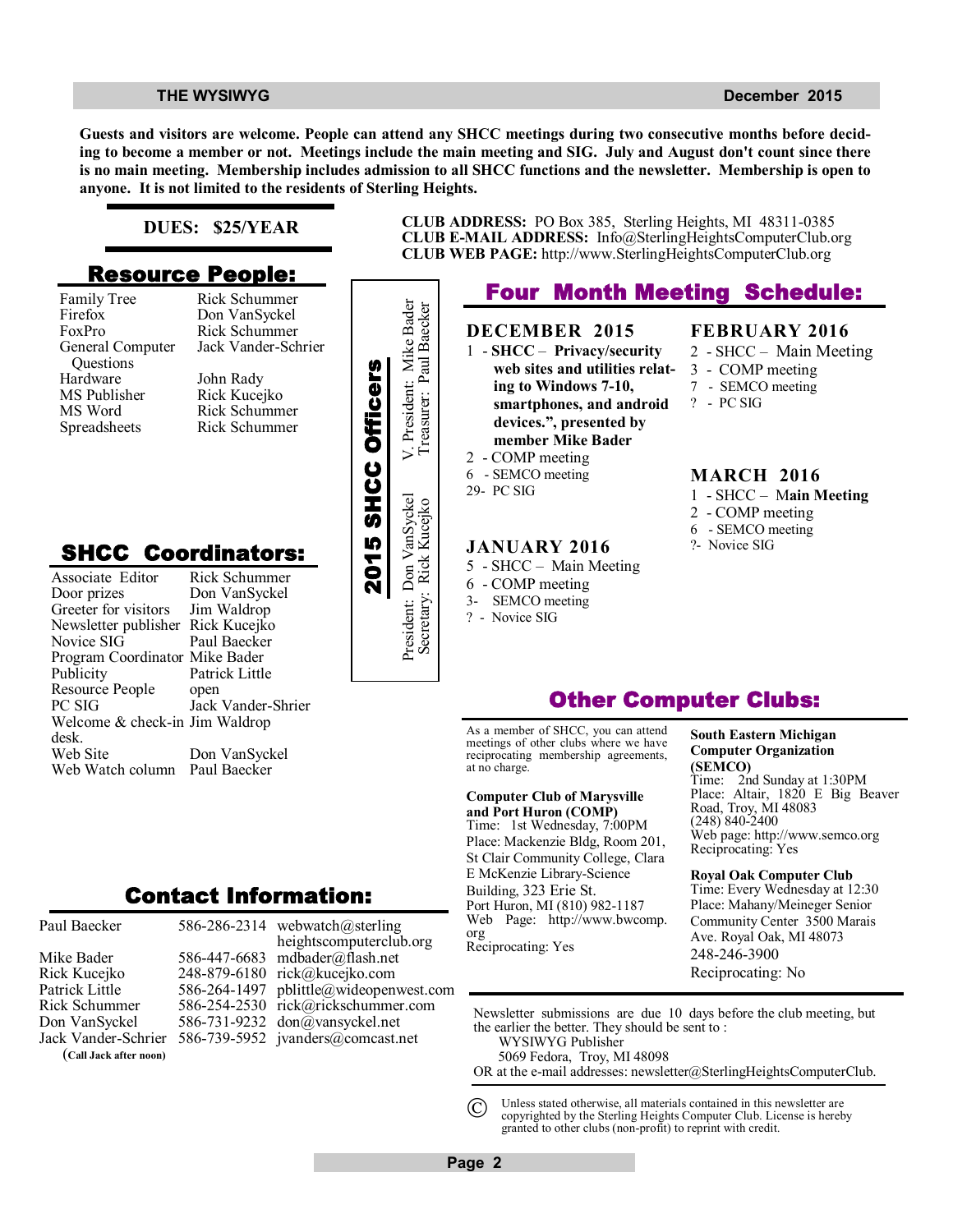## **THE WYSIWYG December 2015**

## **The President's Pen**

 *by Don VanSyckel*

We had a great meeting last<br>month. Several different<br>before the meeting, people were buye had a great meeting last month. Several different things happened. First, ing raffle tickets. More on the raffle later. After the meeting started we had election of officers. As has happened before, we had one person nominated for each office. The current officers were each elected to another one year term.

We were pleased to welcome Mr. Richard Tapaninen from Micro Center in Madison Heights as the presenter. Mr. Tapaninen presented "What's Hot For The Holidays" which he has done in years past. This year was very interesting. Not only for the stuff that he showed but also the discussion of the industry and where things are headed. Mr. Tapaninen works at the Miro Center store across from Oakland Mall. I encourage you to say hi when you're in the store. It's always good for presenters to know they're appreciated.

At the end of the meeting we held the raffle drawing. A member had donated two computers loaded with Linux and an Android tablet. The officers decided to do a raffle for these items since they were considerably out of norm of our door prizes. I asked Mr. Tapaninen to draw the winning raffle tickets. I was surprised when he pulled Mike Bader's ticket. Mike is our VP. Then Mr. Tapaninen pulled a second ticket which was from Rick Kucejko, our secretary. I was shocked. Mr. Tapaninen pulled a third winning ticket and to my relief it wasn't another officer. The proceeds from the raffle will be used for future door prizes.

A couple of items have crossed my path that seemed legitimate but weren't. So I'd like to take this opportunity to remind all my SHCC friends of a few safety tips.

1) No one is going to give you money, for any reason or under

any circumstances. So don't click that link no matter how curious you are. Simply delete the email.

2) Before clicking any link in any email, always hover over it and observe the destination in the lower corner of your email reader. If the email address doesn't match the email content, don't click the link. Remember to read the entire link address in the lower corner. A popular trick is to set up under a seemingly valid name. For example: google.com.ru Looks like Google, right? The domain is "com. ru"not google.com Don't be fooled or be in too big a hurry.

3) Be leery of any company that's using gmail for business. Come on now; domains cost \$10 to \$30 per year and offer email and email forwarding. So why would any honest company do business via a free email account that offers no security or authentication.

4) Stay away from online gambling sites. Regardless of the URL address, virtually all of them are located outside of the US and no rules apply. That's no rules apply. It doesn't matter what the web site states. If you need to gamble make a trip downtown to one of the casinos or there's bus trips to Mount Pleasant and Kalamazoo.

If you don't understand any of the items above, ask someone. If they don't know ask someone else or ask the question at the SHCC meeting.

中 丹 伯 伯 伯

**If your dues are paid the month they are due, as shown on the invoice the club sends, you automatically get an extra month of membership. This policy has been in effect for many years but newer members may not be aware of this "free month" policy.** The same of the set of the set of the set of  $\mathcal{A}$  of  $\mathcal{A}$  of  $\mathcal{A}$ 

# **Last Month's Meeting**

ast month we were treated to<br>
"What's Hot For the Holidays"<br>
presented by Mr. Richard<br>
Tapaninen of micro Center, Madison ast month we were treated to "What's Hot For the Holidays" presented by Mr. Richard Heights. Lots of interesting stuff was talked about. It was a great meeting.

一个 一个

## **Member Ads**

**A** ds are available free to SHCC members, and are limited to computer related items for non-commercial purposes. Any ad ds are available free to SHCC members, and are limited to computer related items for shall be a maximum of twelve newsletter lines of text.

个 个 个 个 个

# **6:30 PM Main Meeting Time**

The meetings<br>
at 6:30, and f<br>
We all need the building by 8:30. lub meetings will need to start at 6:30, and finish around 8:00. We all need to be done and out

Food is not permitted in the room before or during the meeting per our current rental agreement with the college.

一个 一个

## **Door Prizes**

**A** ings. The winners of the raffle were: raffle was held during the November meeting, instead of the normal door prize draw-

**Mike Bader** won the tablet

**Rick Kucejko** won a computer with Linux Mint 17.2 installed

**Don Hjelle** won a computer with Linux Mint 17.2 installed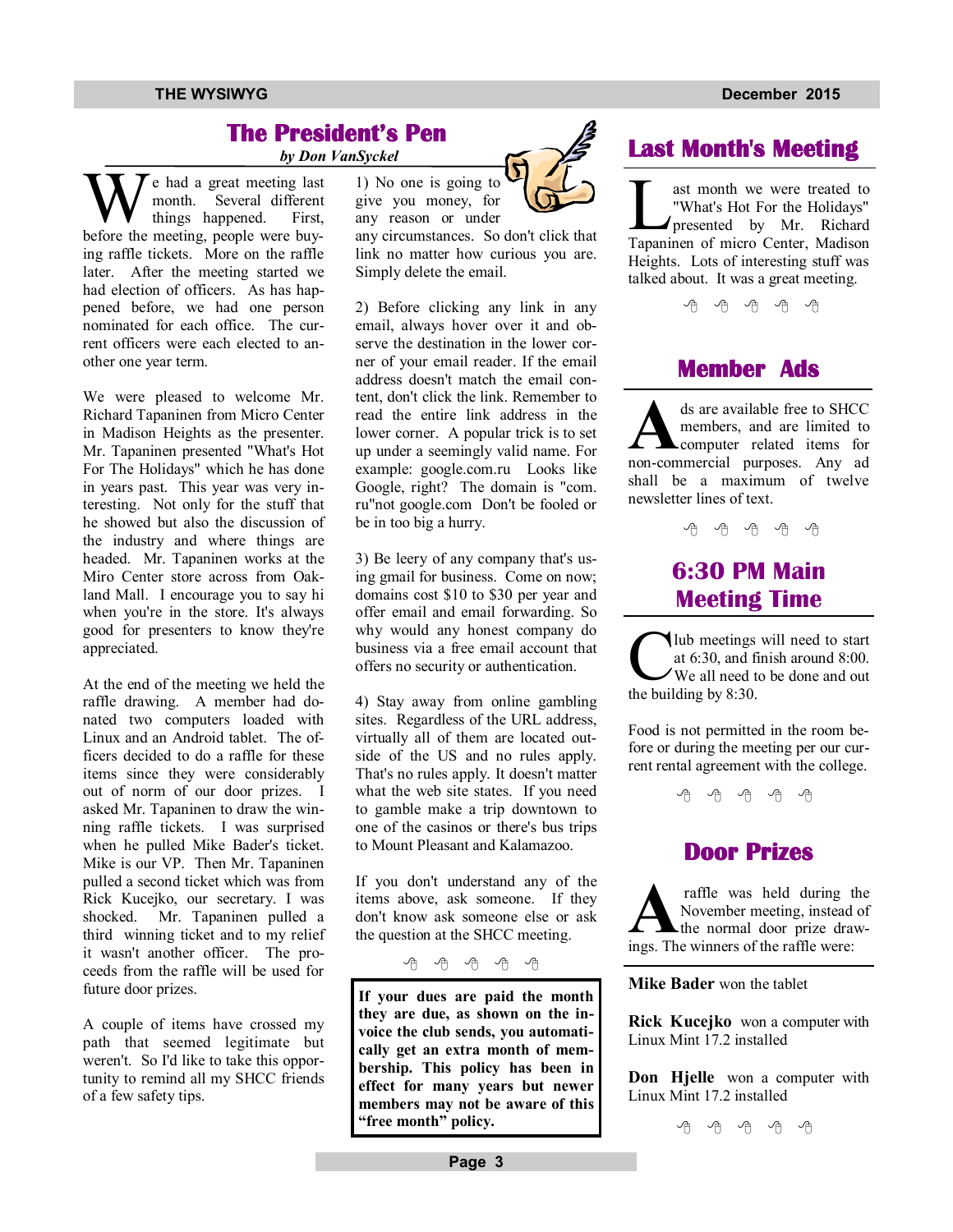# **New Project Fi Wireless Phone Service Available From Google**

*by Ira Wilsker*

### **WEBSITES:**

https://fi.google.com/about

https://fi.google.com/about/network

https://fi.google.com/about/plan

https://fi.google.com/about/experience

http://www.engadget.com/2015/04/22/ google-project-fi

http://www.fool.com/investing/ general/2015/05/02/is-googles-fi-thecheapest-phone-service.aspx

http://money.cnn.com/2015/04/22/ technology/google-project-fi-wirelessservice/index.html

https://googleblog.blogspot. com/2015/04/project-fi.html

https://fi.google.com/coverage

https://fi.google.com/about/faq

https://store.google.com/category/ phones

**O** ne of the annoyances of mod-<br>
ern telecommunications tech-<br>
nology is its penchant for hav-<br>
ing inadequate coverage or dead spots ne of the annoyances of modern telecommunications technology is its penchant for havin areas other than the major metropolitan areas. When traveling with family and friends, who in aggregate have smart phones and other devices from T-Mobile, AT&T, Verizon, and Sprint, the one constancy is that we all do not have the same level and degree of broadband wireless coverage at any given time. For example on a recent trip through the Piney Woods to a final destination in northern Louisiana, we had two of the above carriers represented in the car, and while both services each had some data connectivity during most of the trip, at different locations only one or the other had data connectivity, with several areas of dead spots for both. The data connection results from the Louisiana trip somewhat matched the varying degree of connectivity we had with multiple carriers on an earlier trip through central and southern Mississippi by way of southern Louisiana. It has become obvious to us that there are distinct qualitative gaps and coverage dead spots in each of the individual carriers' coverage, often in contradiction to those carriers online coverage maps.

Google, well known as an innovative technology organization, is now making available in much of the country a "new" wireless phone service that may potentially reduce the number of dead spots and weak signal strength areas. Google's new "Project Fi", originally announced earlier this year, is now starting to offer more "invitations" to sign up for its service which currently combines the 4G LTE networks of T-Mobile and Sprint, along with over a million high quality Wi-Fi hotspots, thus greatly improving cellular coverage, as the combination of coverage from multiple carriers is synergistic. The Google Project Fi system automatically and seamlessly connects to, and switches between, whatever mode of connection and carrier provides the strongest and fastest connection at that instant. If a participating 4G LTE network is unavailable at any particular location, Project Fi will then automatically attempt to seamlessly connect the user to the next fastest available network which may provide service at 3G or 2G speeds. According to Google, "Through new technology developed with our partners, Project Fi puts you on the best available network between Wi-Fi and two 4G LTE networks. This means you get access to more cell towers and 4G LTE in more places."

Project Fi connected smart devices can also place and receive calls and text messages, as well as access data, when connected to any of the more than one million participating Wi-Fi hotspots. Google has identified over a million Wi-Fi hotspots that it has determined to be fast and reliable, with Project Fi connected phones utilizing these hotspots whenever possible in order to minimize any wireless data charges, as there is no charge for data or other usage when connected to Wi-Fi. The integrated communications hardware built into Project Fi compatible phones and smart devices will seamlessly "hand off" calls and data connections between cellular providers and Wi-Fi hotspots, depending on location, speed, and signal strength. In order to properly secure the Wi-Fi connection when utilized, Project Fi and its compatible hardware devices automatically encrypt all of the user's data while on a hotspot, thus creating a secure connection generally safe from eavesdroppers and hackers. This Wi-Fi connection is especially secure, because in the words of Google, "When Project Fi automatically connects you to an open Wi-Fi network, we help protect your data by sending it through a secure connection, known as a Virtual Private Network (VPN). This secure connection protects your data from being looked at by other users on the open Wi-Fi network."

For those who may own multiple compatible devices (a selling point not lost on Google), any device that supports the Google Hangouts app can also be used to send and receive calls, text messages, and video text messages over the Project Fi connected device. Currently, most Android devices (tablets and smart phones), iPhones, iPads, iPod Touch, Mac powered computers, Windows computers, and Chromebooks can utilize their own native versions of the Google Hangouts app to access the system. Users of the Gmail email service can also send and receive texts from a widget in Gmail when using a computer. Project Fi will automati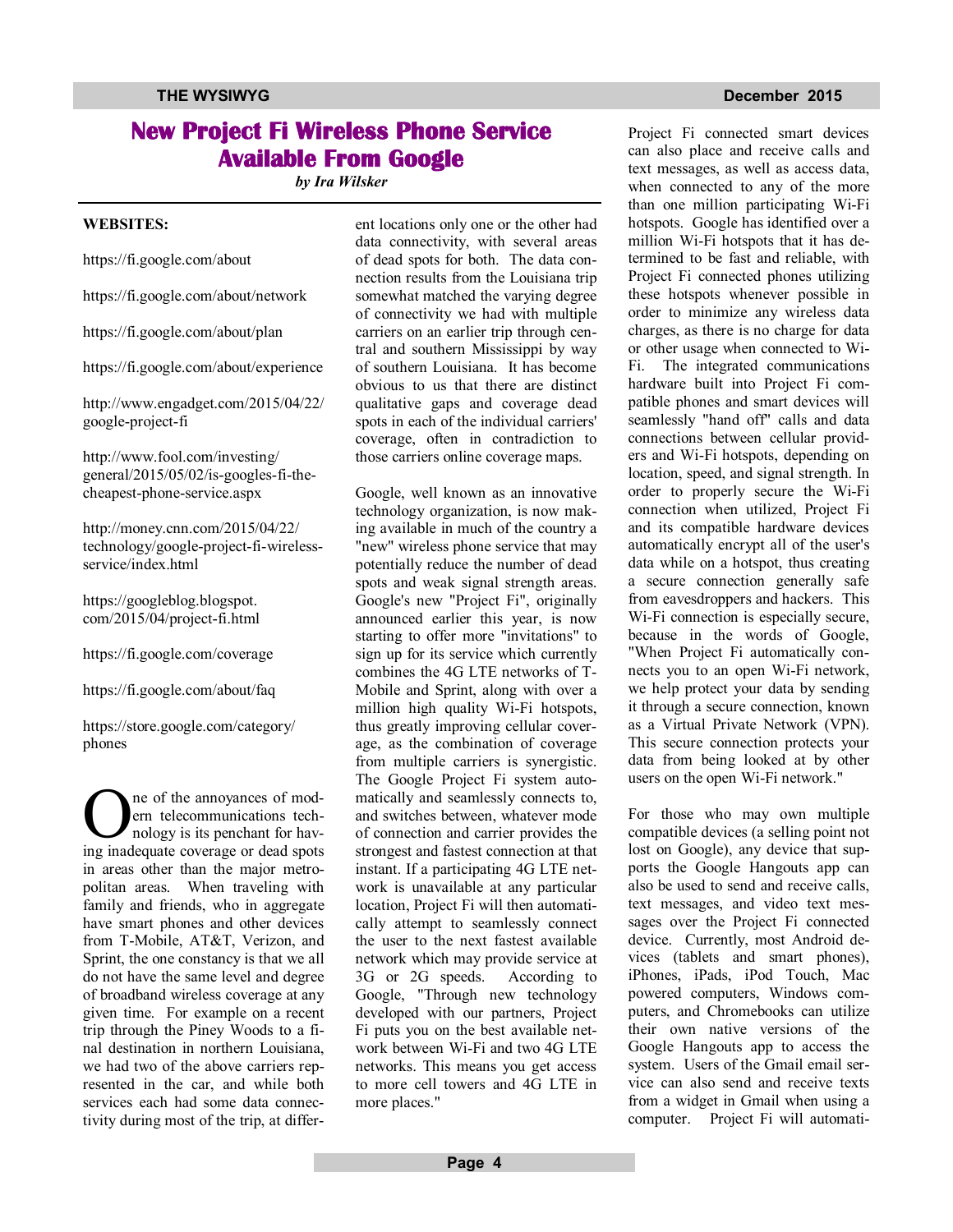cally synch the appropriate message content between all connected devices. All domestic texts and calls placed from any connected device through Project Fi are free, but there may be a nominal charge for international calls and texts.

For those interested in signing up for service with Google's Project Fi, an invitation can be requested through the link on any of the Project Fi websites, or directly from fi.google.com. Prior to sending an invitation to the user, Project Fi checks for local availability at the user's zip code, and is currently sending out only a limited number of invitations as the network is being developed and expanded. I had actually applied for a Project Fi invitation about 6 weeks ago, and just received my invitation a few days ago. While I would really like to try the service, I do not (yet) have a compatible smart phone, as the only readily available primary devices are a few of the Nexus models, notably the recent models manufactured for Nexus by Motorola (some of the Nexus 5 and 6 models), and the newly released Nexus models manufactured by Huawei and LG. While most of the Nexus branded phones sold directly by Google are unlocked and will work on many of the major domestic and international carriers, only a few of the newer models will work on the Project Fi system. Specifically, Project Fi currently requires a Nexus 6, Nexus 6P, or a Nexus 5X, which are available directly from Google (store. google.com/category/phones) in the \$350 to \$650 range (no contract), but are also available from several online third party sellers at deeply discounted prices. Personally, I am strongly considering purchasing one of the Project Fi compatible, Motorola manufactured Nexus 6 phones with 32 GB of internal memory for slightly less than \$300, or the similar model with 64 GB of internal memory for under \$350. While these phones are fully compatible with my current cellular provider by simply inserting my current SIM card into the phone, I would more likely use the new Nexus phone with the Project Fi provided SIM card which will allow access to what Google calls its "Network of Networks". At present, these are the only phones supported by Project Fi, while it is likely that others manufacturers will be offering Project Fi compatible phones in the future. While all of the recent Nexus phones are running the latest version of Android, and are typically the first to receive any Android updates and upgrades, the radio hardware incorporated in these Project Fi phones is what makes them different than their competitors, regardless of operating system. These particular models of Nexus phones are unique in that they utilize a cellular radio that can contact the towers of several different carriers, utilizing several different cellular protocols; Google describes this in simple terms, " ... imagine if your car radio only supported AM or FM radio instead of both!"

 Some of the early reviews of the Project Fi wireless service have claimed that it is generally among the lowest cost providers of unlimited text and talk phone service, with users only paying for the cellular high speed data that they actually use, recognizing that any data access over Wi-Fi networks is always free of charge. Google offers Project Fi with what it calls its "One Simple Plan" with no contract, which for \$20 per month (plus the inevitable taxes) includes, " ... unlimited domestic talk and text, unlimited international texts, Wi-Fi tethering to use your phone as a hotspot, and access cellular coverage in 120+ countries." Cellular data carries an additional "budgeted" fee of \$10 per GB per month for data over a cellular network (Wi-Fi data is always free), but the user only pays for the cellular data actually used; any data overage collected in any month is automatically credited the next month. When opening a Project Fi account, the user sets a cellular data budget, which at \$10 per GB, is billed on a monthly basis. Any overage is promptly credited, as explained by Google, "If your data

usage at the end of the month is less than your data budget, you'll get a credit for approximately one cent per MB. For example, if your data budget is 2GB and you use 1.265GB, you'll get a \$7.35 credit. ... if your data budget is 3GB and you use 2.2GB, you'll get \$8 (for 800MB of unused data) to use next month to lower your bill." In my opinion, this is a very fair system of determining cellular data charges, making it often more economical than the fees charged by other carriers, as many of their users end up paying for data that they never use; my current data plan with another major carrier includes 10GB of data which I pay for every month whether I use it all or not, but in reality I only use a tiny portion of that data most months. Potentially, Project Fi could be a significant money saver for me.

At present, the \$20 per month nocontract, unlimited talk and text plan with the \$10 per GB cellular data charge is the only plan available; there is not yet a "family plan" available, although several published pundits have indicated that Google may be considering such a plan. Users who have an existing plan with another carrier can easily port (transfer) their current phone number to a phone on Project Fi. Likewise, users who already have a Google Phone account (other than Project Fi) can have their Google Phone number work on their Project Fi phone. If a user has one of the Nexus branded Project Fi compatible phones, and desires to change to a different carrier, it may only be necessary to swap the Project Fi SIM card with a SIM card provided by the new carrier (some carriers do not use SIM cards). Since there is no contract with Project Fi, there are no termination or cancellation fees connected with the account.

My current cellular contract has expired, and I had purchased my current phone outright from a major online seller without any subsidy or contract, so I am free to change carriers if I wish. A new Nexus phone compatible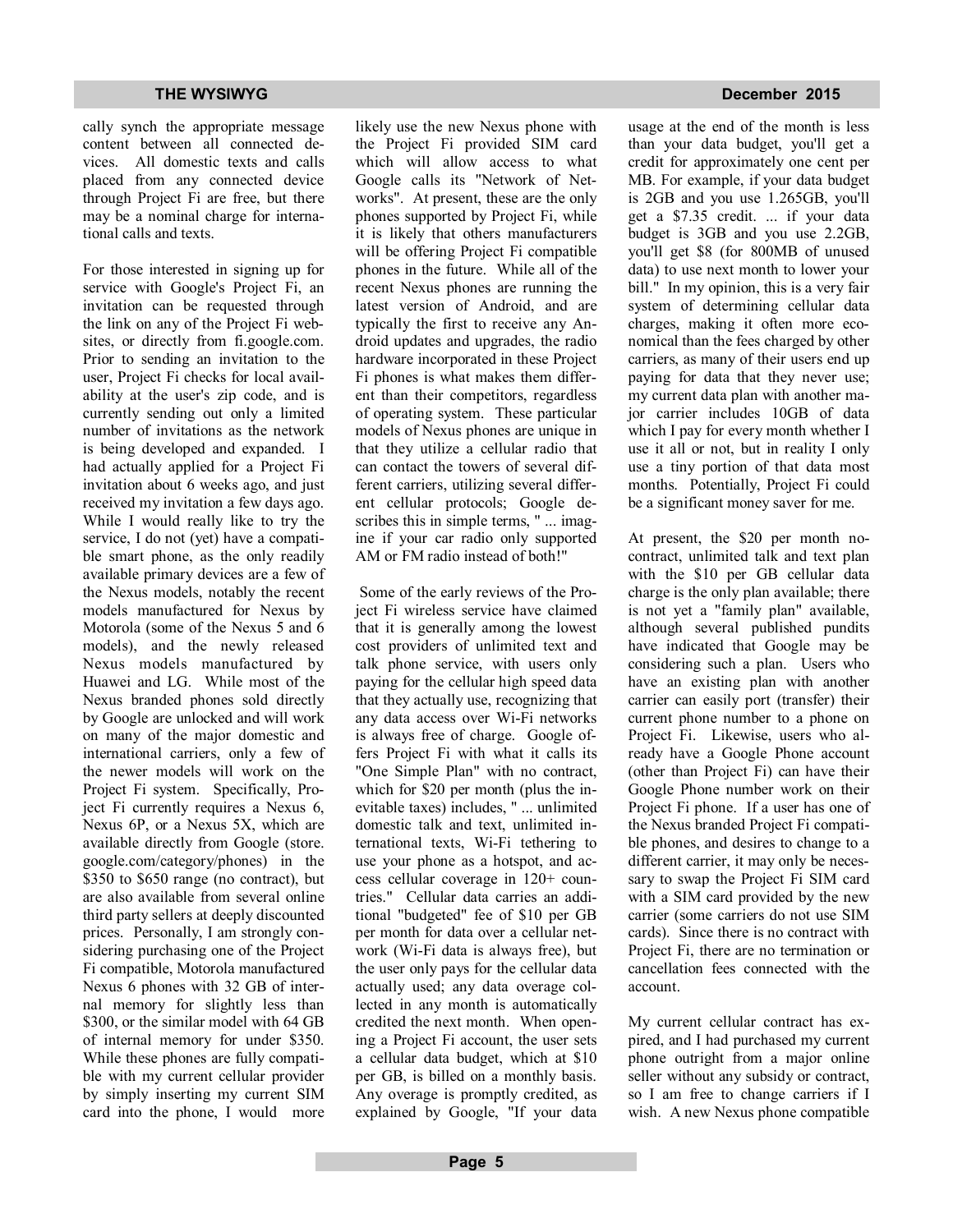with Project Fi, as well as the Project Fi service are available at very competitive, even potentially money saving, price points. The holidays are approaching. Maybe a new phone with Project Fi might mysteriously show up at my house.

*This article was reprinted with permission of the author, Ira Wilsker.*

他也也也也

## **The Tip Corner**

*by Bill Sheff, Lehigh Valley Computer Group, Pennsylvania www.lvcg.org nsheff@aol.com*

while back I was searching<br>for an image that I wanted to<br>making. The next thing that happened while back I was searching for an image that I wanted to put in a small video I was was a screen came up with a warning of multiple trojans and viruses, with a voice override telling me not to try and remove anything, but to call this number. The top of the screen purported to come from Microsoft. Well, that is not the way Microsoft does business, so I did not try and call the number, but no matter what I tried, I could not get rid of the screen and vocal that accompanied it. Finally, I went to Task Manager (Control>Alt>Delete) and ended the browser session.

When it went away I did a malware check, ran CCleaner and scanned for viruses with Avast, and found nothing malicious. CCleaner cleans out the cookies and temp files routinely, so I am trusting that my computer is clean. To turn this into a tip: Be aware that bad things can come even from so called good sites. Be prepared to run checks on your computer periodically. In addition have an up-to-date backup you can reinstall. Additionally, when I do downloading, I put the files into a subfolder in my Download folder. And I then run a scan on the subfolder – especially if there is an .exe or .com file that you want to load on your computer. Don't be paranoid, but do be careful.

### **The End of XP**

In a past column I mentioned that you could switch to Ubuntu, a Linux program which is faster than XP and is more secure. But if switching sounds too daunting for us newbies, let's look at some other alternatives.

One option is to stick with XP but take the computer off-line. That certainly removes any threats and you have the program you are used to using. But if you need the Internet what do you do? As mentioned in that past column, you could switch to Ubuntu. You can then use a Windows Emulator such as Wine to run programs. This is not a free program and it could take some time to set up and run.

You could also set up your computer to do a dual boot with both XP and Ubuntu, and only go on-line with the Linux operating program.

One of the reasons people do not want to upgrade (besides cost) is the hassle of moving files to another machine. I keep all my data on an external drive that plugs into a USB2 port, so I can switch machines and be able to have all my data right at hand. I also use a 1TB drive that is USB3, but works on a USB2 port, where I keep the Document folders of each machine that I have. (and I have three PCs, two tablets and a smart phone.) All your data files are in your document folder and the public folder. My tip column can start off being written on my PC, but I will sometimes switch if the machine has to be used by someone else. All I do is unplug the external drive from the PC and plug it into the Laptop and I am off and running.

Another reason people do not want to upgrade is the hassle of rein-

## **THE WYSIWYG DECEMBER 2015**

stalling their programs. And it is true, some of them will not work on the new machine. However, as I have often stated, there are so many free – or very reasonably priced – programs out there just waiting to be downloaded. For example, you have Microsoft Office, probably an older version. Hop on the net and download Open Office or Libre Office for free, and they will read your old Microsoft files easily. And that includes Excel and PowerPoint like programs included.

I would not advise trying to load an updated Windows program on your old machine. Your old machine is sadly lacking in memory, and Microsoft is a memory hog. It will run slow and clunky or not at all on the older machines. So the last choice is:

Buy a new computer. You could probably use your existing monitor, or even plug your computer into your TV set, so the cost is not that bad. You can search on line for some very good deals. I would suggest that 4GB of RAM as a minimum, but some of the new machines come with up to 16 GB or even more. And Microsoft is offering a free upgrade to Windows 10 which will speed up the Windows 8.1 on the newer machines. I believe that the offer is also for Windows 7. But the key is RAM. And the new machines do so much more. HDMI for TV hookup, USB3 ports for super transfer speeds to name just a few items that should wet your whistle. And if you start using an external drive, there is no hassle with copying files.

### **Transferring Files**

Along with the external drives I use for data and backup, I also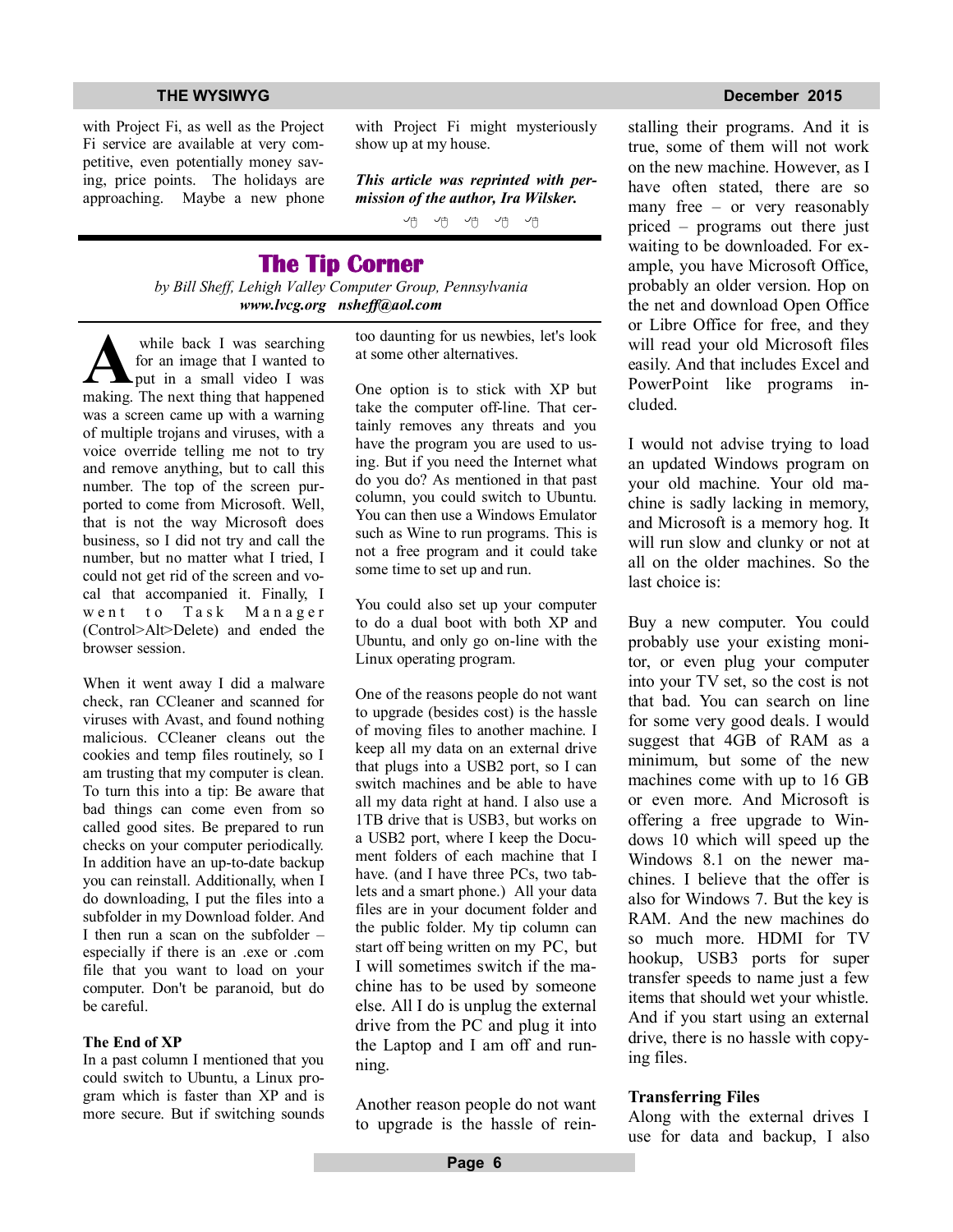have a few other external drives that I use for special projects, such as music and video files. I have a few of them around. They were obtained when I moved up to a new computer. I took the hard drive out of the computer before I donated it (good security), and purchased an external housing which provided connection to electrical power and a USB connection. It is a simple matter to reformat the drive using the quick format which essentially just removes the FAT (File Allocation Table) that points to the programs and data on the disk. The files are not deleted but are no longer read. And as you use the drive the old data is overwritten.

When you are ready to throw away the old drive, don't just throw it away. Drill a hole through the disks, and hit it a few times with a mallet.

## **Find Your Android Phone**

When I misplace my phone in the house, I use another phone to call it, and then trace the sound to locate its position. But what if it was not left in the house, or even worse, stolen? What to do? Google to the rescue.

On any computer, open a browser and go to androiddevicemanager. com and sign into your Google account.

Select the Android Device, you're looking for. A map will show you where your phone is located.

You then have a few options at your disposal. If the phone is nearby you can have it ring. You can lock the phone to prevent someone else from using it until you get to it. And if you think your phone has been stolen you can erase all of your data. You can provide an alias for your phone by clicking the little pencil symbol and type in the name you want for your device.

Be aware that ring and locate are enabled by default on most phones, but to make sure the options to erase and lock the phone are available, you'll want to look under your phone settings, then find Device administrators, and make sure Android Device Manager has permission to erase and lock your device. A neat safeguard for your phone.

## **Libre Office Portable**

Many of us have taken advantage of the free LibreOffice Suite. It is a suite that contains a word processor, spreadsheet, presentation tool, drawing package and database. Now you can get the Libre Office Suite as a Portable program that will fit on a flash drive. It is packaged in PortableApps.com format so it can work with the PortableApps.com platform and its automatic updater and app store, which means it can work with other portable menus. But it can also work by itself from a USB, cloud or local drive. This is a full-featured portable version of LibreOffice which includes all the programs I mentioned above. This means you can put a thumb drive in your pocket and plug it into your tablet while traveling on a bus or plane. And like the big version this is also open source and completely free. Find it and other information at http:// libreofficeportable.org.

## **Your Next Computer**

With Windows 10 about to become a reality for most of us sometime soon, perhaps now is the time to consider what you want in a computer.

## The first question is desktop or laptop. Both have their strong and weak points, but with laptops getting more and more powerful plus the ability to plug into a larger monitor or even a large TV tips the scale towards the laptop. True you can't add any cards, but today's motherboards usually have

everything you need.

Because of their small size, laptops are usually more expensive than desktops, however if you want to save some bucks look around for a used or refurbished machine. A refurbished computer is a computer that has been returned to the company and has been checked out as good but cannot be sold again as new. All major computer manufacturers have a refurbished section showing all their available refurbished products. Buying one of these computers instead of a new computer can save you hundreds of dollars.

If you plan to buy a used one, double check that there is no physical damage and all the ports are in good working order.

Today many computers have the restore disks right in the hard drive, so make sure you do have the capability to make a set of restore disks if the machine did not come with them. With a refurbished machine you usually get the same warranty as with a new machine. But most warranties do not transfer to a new owner when buying a used machine.

I will not comment on whether or not to get a PC or MAC, but be aware that any software for a MAC machine will cost a lot more than for the PC, and also there is a lot more freeware to be had with Windows.

Make sure the CD drive is able to support at least DVDs. A plus if it comes with Blu-ray. I haven't heard of a device that will not burn or play plus/ minus R or RW discs, but ensure that it does.

Even if all you plan to do is send emails to the kiddies, memory is the

## **THE WYSIWYG December 2015**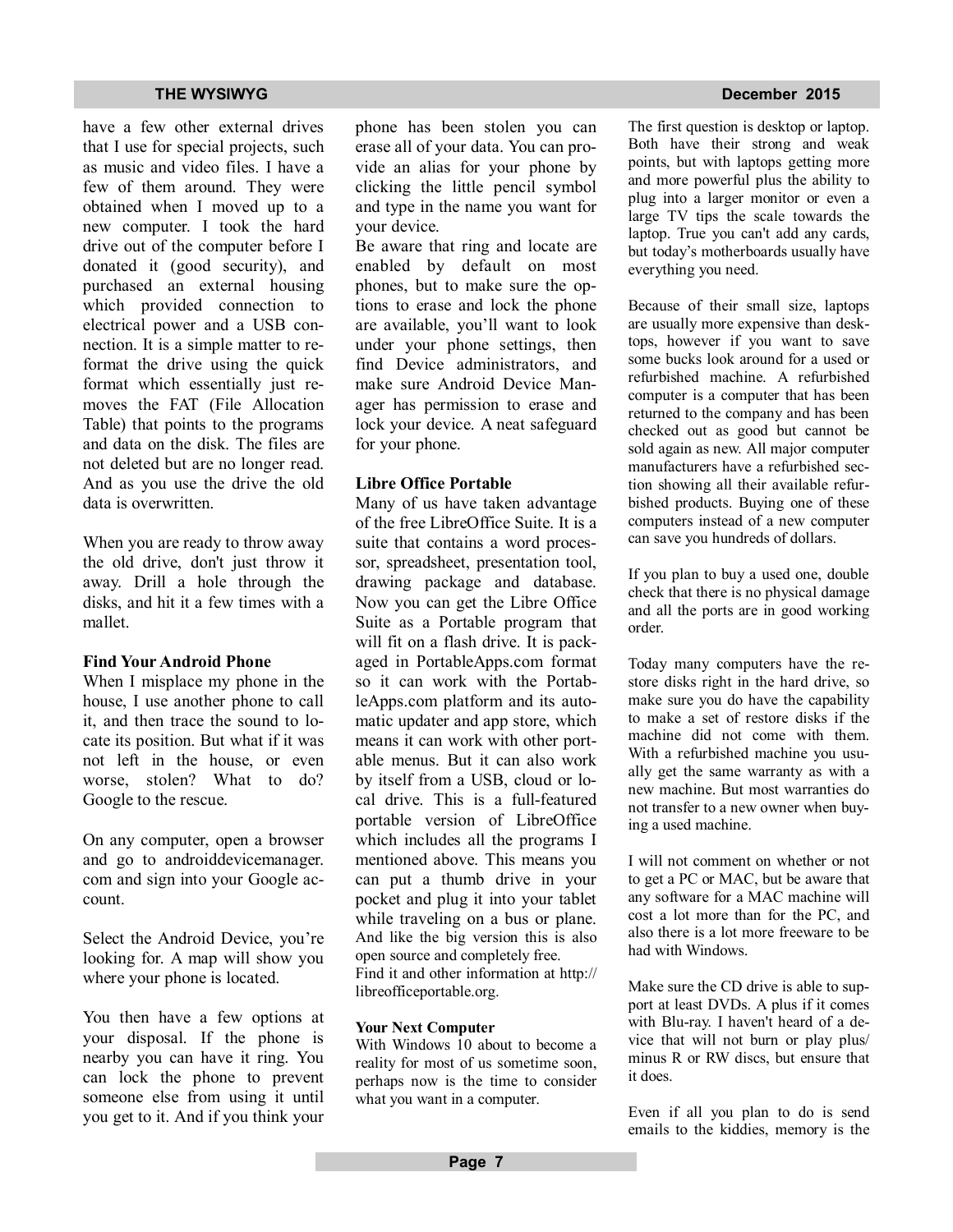most important. Microsoft is a memory hog. They say that you need one to two GB of RAM, I say don't even look at a machine with less than 4 GB. The more memory, the faster the machine.

Most users today are using broadband Internet. A cat 5 port is a must for those of you who still think a phone hookup is good enough for you. But trust me, pay the extra and get broadband. There are so many downloads available that speed is really a necessity.

Both Intel and AMD are quality processors. Just insure that they are fast enough. Dual and quad core motherboards are getting to be pretty standard now.

Sound and video cards on the motherboard are also pretty good. But if gaming is your thing the fast screen changes might require a faster video card with its own memory, which you won't find on a laptop.

You should have an USB port and HDMI Microphone and earphone plugs. Try and get a machine with a USB3 rather than a USB2. While the attached externals will work with either, a USB3 external drive will transfer at 150MBS or ten times faster than the USB2. You can add hubs onto the ports so, if you are unhappy with the keyboard of a laptop, you can purchase a mouse/keyboard bluetooth set to give you the capability of a regular desktop.

Very little documentation comes with today's machines. Some give you a manual on the hard drive, but you can always go to their site and download one.

Know what the return policies are in case of problems. Usually, you cannot bring the device to the store you purchased it from for repairs, but usually you can return it if you find it is not what you wanted.

*This article has been obtained from APCUG with the author's permission for publication by APCUG member groups.*

A A A A A

## **Another Massive Malware Attack On Android Devices**

## *by Ira Wilsker*

http://img.talkandroid.com/ uploads/2015/11/ Lookout map torjan virus android securi ty\_100615.png

**WEBSITES:**

http://www.ghacks.net/2015/11/06/ lookout-new-sneaky-android-adwaretries-to-root-phones/

https://thestack.com/ security/2015/11/04/trojanisedadware-including-newcomer-shuanetinfects-20000-recoded-android-apps/

http://virusradar.com/en/ Android\_TrojanDropper.Shedun.N/ description

http://securitynewswire.com/ securityvirus2012/article.php? title=Android\_Shedun.C.Gen

https://blog.avira.com/shedun/

http://www.virusradar.com/en/ Android\_TrojanDropper.Shedun.O/ description

http://betanews.com/2015/11/05/ shuanet-shiftybug-and-shedunmalware-could-auto-root-yourandroid/

http://www.extremetech.com/ mobile/217544-new-android-adwaretries-to-root-your-phone-so-you-cantremove-it

### **THE WYSIWYG** DECEMBER 2015

http://www.talkandroid.com/272855 new-android-malware-virus-putsmillions-of-devices-at-risk/

https://threatpost.com/shuanetadware-rooting-android-devices-viatrojanized-apps/115265/

http://www.stopbadapp.com

https://play.google.com/store/apps/ details?id=com.secore.privacyshield

http://www.techsupportalert.com/ content/best-free-antivirus-appandroid.htm

**A e h nother coordinated**malware **has coordinated coordinated**malware **has coordinated coordinated coordinated coordinated coordinated coordinated coordinated coordinated coordinate coord** nother coordinated malware attack on Android devices has been detected. This particular through at least three modifications, each apparently to evade the defenses and tools that have been created to prevent their infection of Android devices, and make their removal very difficult, if not impossible. These three related malware threats are known as Shuanet, Shiftybug (also called "Kemoge"), and Shedun (also known as "GhostPush"), and are known as a type of malware "Adware", which is designed to generate revenue for the malware authors by generating paid advertisements on Android devices. While adware is generally considered more of an irritant than a threat, Android devices thus infected can later become vulnerable to more nefarious types of threats.

Android powered devices have become a target of malware authors because of its massive user base, with nearly two billion Android powered devices in use, according to Wikipedia. While Google explicitly designed Android as a secure operating system, with its apps running in a virtual "sandbox" where an app can theoretically not infect the operating system, the miscreants who create and distribute malware have uncovered a "chink" in the Android armor that has enabled them to "root", or gain "privileged control"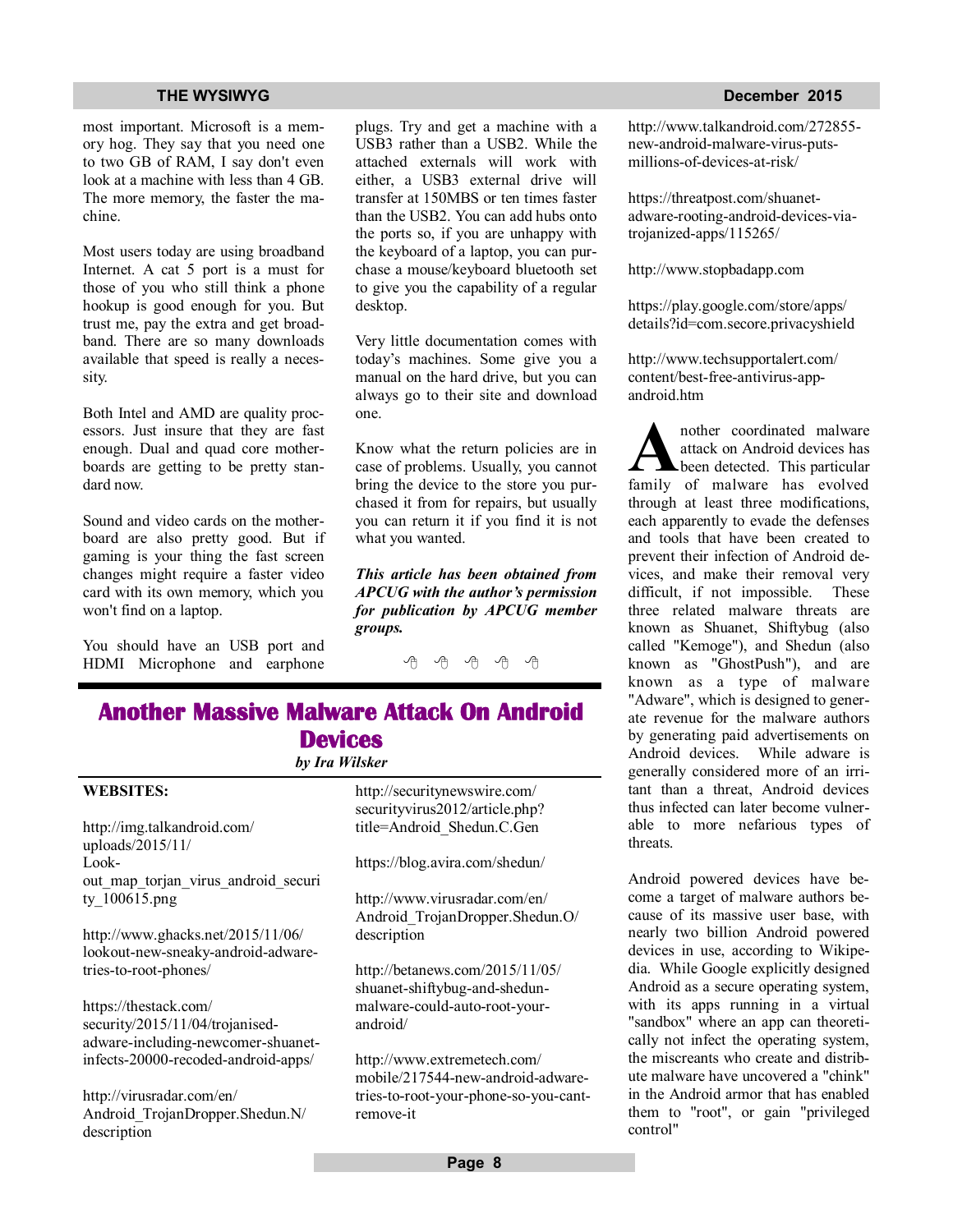over the operating system. This gives the malware access to the core operating system, allowing them to alter or replace system applications, modify system settings, "sideload" questionable apps, and run specialized apps (the malware apps) that would otherwise require the highest administrator level permissions; these permissions are typically denied to the typical Android user in order to protect the system and device. This malware tricks the system into believing that it has the requisite top level administrative authority, and places itself in the otherwise well protected heart of the operating system, making it nearly impossible to remove. While Google has released patches to the Android operating system that could close this vulnerability, relatively few users have been able to install these patches on their devices because the patches have to be "pushed" to the devices by third parties, such as the cell phone providers or device manufacturers, which only a few have done.

These three particular malware have been infecting thousands of Android powered smart phones, tablets, and other devices every day, according to Lookout, a leading Android related security company. According to Martin Brinkmann, in his column "Lookout: New, sneaky Android adware tries to root phones" published by ghacks.net on November 6, 2015, "Lookout stated that it discovered the adware, dubbed Shuanet, in more than 20,000 popular re-packaged applications including Facebook, Candy Crush, New York Times, Snapchat, Twitter or Whatsapp." These 20,000 "re-packaged apps" were generally downloaded by the users from thirdparty sources, and not directly from the Google Play Store, even though it has been widely rumored that Google did detect and immediately remove a handful of purloined apps from the Play Store. While by default most Android devices will only download apps from the Google Play Store, it is a very simple process for users to go to their device settings and allow app downloads from third party sources.

According to Brinkmann, "These apps function normal for the most part, and the only indicator that something is not right is the occasional ad popup they display on the device. This is one of the few indicators users get on their device that something is wrong. Good news, and that is just cold comfort, is that the malicious code is only designed to display adware on the user's device." The problem is that these same techniques could be used to install more dangerous malware on the unpatched devices that could theoretically be used to steal user data and information, or worse.

Several of the publishers of Android security software now list Shuanet. Shiftybug, and Shedun as malware that they can detect and prevent from being installed on an otherwise "clean" device, but at present, there is no really effective way to totally remove these infections already present without totally wiping out the operating system and all of the data on the device, and installing a fresh copy of Android on the device. While a gross inconvenience and somewhat time consuming to do, this procedure may only result in a device that may still be vulnerable to future infection, unless an updated and security patched version of Android is installed. Likewise, the user of this recently renewed software must resist the temptation to download apps from "less than reputable" third party sources, although some third party app vendors, such as Amazon, routinely scan their available apps for malware before making them available for download. If users have backed up their apps by saving copies of their associated APK files (install files) before wiping the device, these users could immediately reinfect their devices by reinstalling the same APK files, some of which may had been previously infected; rather than risking another infection, it may be better to download fresh copies of all apps from the Google Play Store, Amazon, or another totally reputable source, and not getting apps and APK files from questionable sources.

## **THE WYSIWYG December 2015**

Several of the major Android security companies are reportedly developing ways to mitigate and control the ads appearing as a result of these malware "Adware" infections. One particular product which claims to control these illicit ads is "Ad Clean & Antivirus Security", published by Hong Kong based StopBadapp (stopbadapp.com), and available from the Google Play Store. According to the StopBadapp website, "Our work protect mobile life of people and organizations from becoming victims of adware, spyware, malware, greyware, and other bad apps." Among the illicit ads supposedly minimized with this product are "Push ads", "Shortcuts ads", "Float ads", "Popup ads on home screen", "Disturb Interstitial ads", and "Pop up browser and redirect download link to Play". While the "Ad Clean & Antivirus Security" app is itself free, there are optional in-app purchases ranging from \$2.99 to \$29.99.

While it is a shame that some people would illicitly make money by bombarding us with unwanted and intrusive ads on our Android devices, it is especially aggravating that the malware that is bring us these irritants cannot be easily removed from our devices. It is especially onerous that the same technology that is bringing us this malware can also potentially be used to bring even greater threats to our privacy and personal security. According to a November 6 article on Threatpost, "Shuanet Adware Rooting Android Devices Via Trojanized Apps", by Michael Mimoso, quoting a report from Lookout Security, "We expect this class of trojanized adware to continue gaining sophistication over time, leveraging its root privilege to further exploit user devices, allow additional malware to gain read or write privileges in the system directory, and better hide evidence of its presence and activities." Google, device manufacturers, cell phone providers, and the security software publishers will inevitably become more involved in the security of our connected devices in order to protect their markets.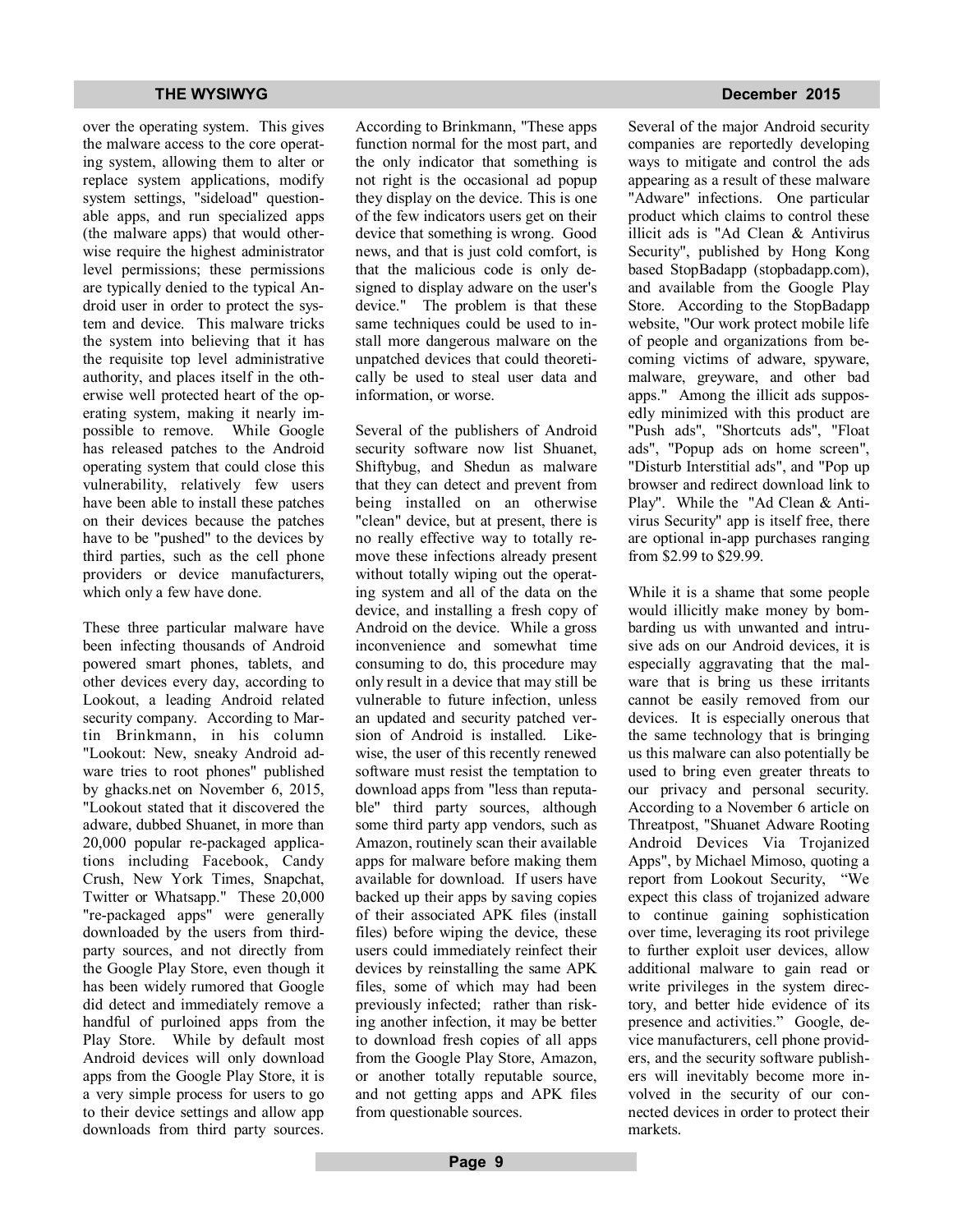While we wait for security technology to catch up "cat and mouse" style with the intellectual bad guys who create this rubbish, there are things that we as Android users can do to enhance our protection to a significant degree. As with other forms of computing, we really do need a comprehensive security app in order to protect our Android devices; several excellent free security apps are available, and these security apps are evaluated and rank ordered on Gizmo's TechSupportAlert.com at techsupportalert.com/ content/best-free-antivirus-appandroid.htm. Many of the better known commercial publishers of desktop security software also publish either free or paid security apps for Android, and may be worthy of consideration. We also should be very wary about downloading apps, and avoid questionable sources, reserving our app downloads from the Google Play Store or know vendors such as Amazon.

While Android by far has the greatest installed base of smart device users, it is inevitable that the technology utilized by these cyber crooks will be ported over to other operating systems, specifically Apple's iOS. Users of these other smart device operating systems should not be smug and belittle Android users, as you might very well be the next target of these bad guys

*This article was reprinted with permission of the author, Ira Wilsker.*.

有 伯 伯 伯

# **Computer Experiments**

*by Dick Maybach, Brookdale Computer Users' Group, NJ www.bcug.com n2nd@att.net*

In the early days of PCs, we had<br>
no choice but to experiment with<br>
them. Back then, what today are<br>
simple changes required changing n the early days of PCs, we had no choice but to experiment with Lthem. Back then, what today are hardware and software configurations. Since a PC was more of a toy than an essential appliance and stored no important information, if a problem arose it affected nothing except the PC itself. Contrast this with today, where we rely on our PCs for essential communication, for filing our taxes, and for storing important information. All this makes us reluctant to experiment lest we lose an important asset. The result is that as we come to depend more and more on our PCs, we tend to know less and less about them.

The solution is to use a safe "sandbox" where we can experiment without risk, and we can implement one with either hardware or software. This isn't always necessary; for example writing computer gaming software usually doesn't endanger the PC on which it runs. In fact, all modern operating systems restrict what applications can do, in particular, they are usually prevented from making changes in the operating system or other applications. However, applications are allowed to modify user files. If this concerns you, create a separate account for your experiments.

There are several approaches you could use: boot from a live CD-ROM, dual boot two operating systems on one PC, or use a virtual machine, an old PC, a Raspberry Pi, or an Arduino. One or more of these probably suits your purposes.

In the live CD-ROM approach, you use a special operating system that runs from a read-only medium rather than a hard disk. Such media also include live DVDs and live memory sticks. You can use these on any PC that will boot from a CD-ROM or a USB device. (Booting a live media on a Mac can be problematic, with many people reporting problems. There is a utility that creates a live USB memory stick that boots on a Mac, http://www. makeuseof.com/tag/how-to-boot-alinux-live-usb-stick-on-your-mac/, but

### **THE WYSIWYG December 2015**

I haven't tried it.) The advantages of this approach are that it doesn't require any changes to the host hardware or software and that when you power down and remove the live medium the host system is unchanged. However, there is a substantial performance penalty because of the low data-transfer rate of the live medium, especially if it's a CD-ROM or DVD. Also it is generally not possible to update the live OS or to add applications to it. Almost all live CD-ROMs are Linux, and the main uses are to see if your hardware is Linux compatible and to run diagnostic or high-security software.

In the dual-boot approach, you either partition your hard disk or add a second disk, install a second operating system, and modify the disk boot record to allow you to choose which system to run at boot time. Because this requires making substantial changes to your software configuration, you must proceed carefully. The best time to do it is on a new PC that isn't storing any vital data. Thus, when you acquire a new PC, if you think you might be interested in trying dual boot at some later time, you might set it up for it immediately. This is also possible on a Mac, see http://www. n otebookreview.com/h owto/inprogress-how-to-dual-boot-from-amac-into-windows/, but again I have no experience with this. There is no performance penalty here, except for the disk space that the second operating system occupies, since whichever one is running has the full use of the PC. Only one operating system can be running at any time, and switching between them requires a reboot. Files can usually be transferred between the operating systems by reading from and/or writing to the idle operating system disk area, but in some situations you may have to transfer using a USB memory stick or external disk.

If you have a fairly powerful computer, using a virtual machine is the most convenient way of experimenting. A virtual machine manager is an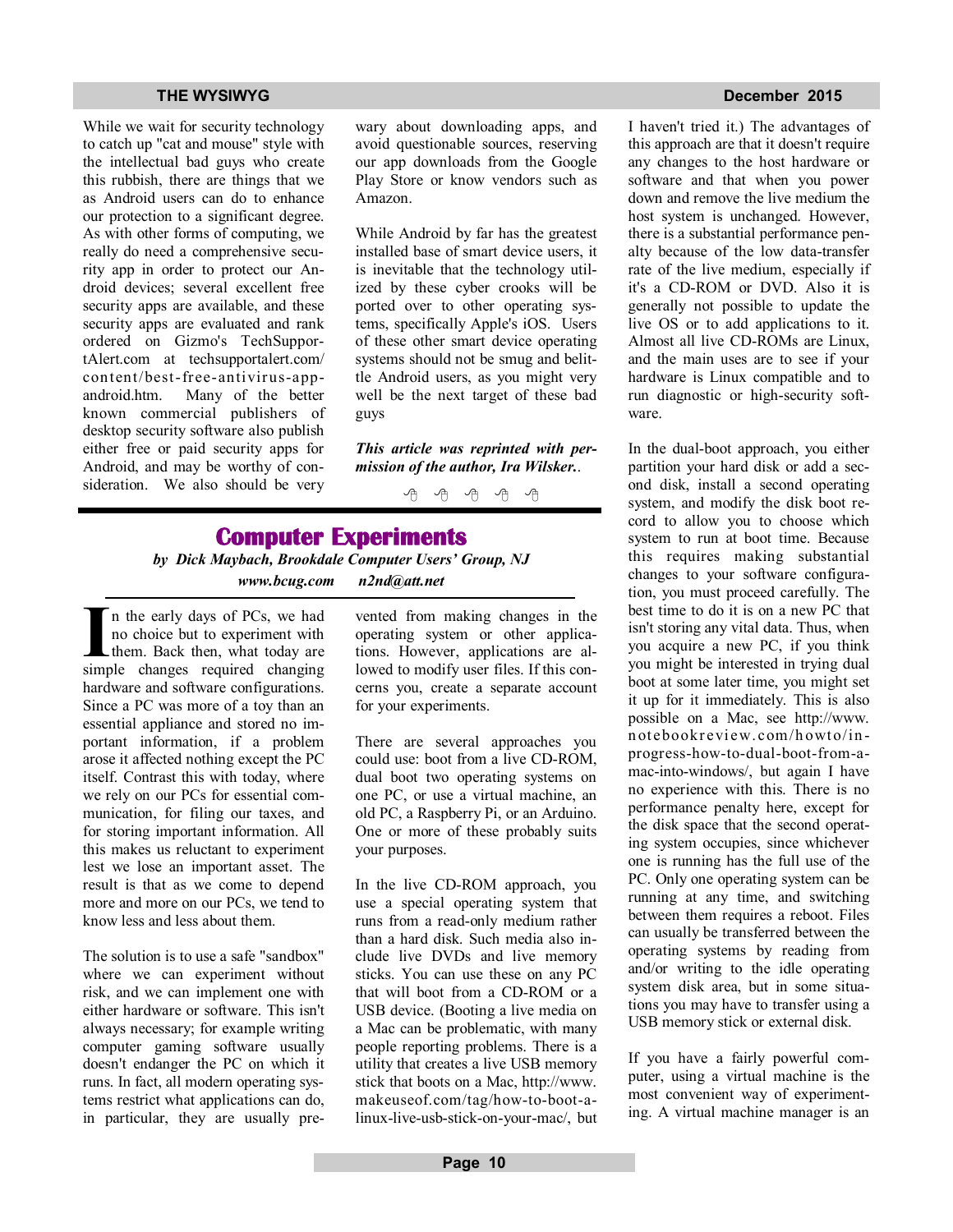application program that runs on your main operating system (called a "host") and provides an environment for a second operating system (called a "guest"). As far as the guest knows it has its own hardware. This does not require modifying the host hardware or software, as the virtual machine manager is just another application. A popular VM program is the free VirtualBox, http://www.virtualbox.org/, with versions available for Linux, OS X, and Windows. The performance penalty is small provided the host CPU has virtual machine support features. The host computer also must have enough resources to run the host and guest OS simultaneously, in particular enough RAM (at least four and preferably eight Gbytes) and disk space (allow at least eight Gbytes for each guest). It's very easy to add and remove guests, and the guests can be updated and can accept the installation of new applications. Since both guest and host operate at the same time, you can simultaneously run tasks on both. If the host PC is networked, the guest appears as a separate PC on the network.

If you have an old PC, you can use this for your experiments. It probably isn't fast and may have limited RAM and disk capacity, and you probably can't run the latest operating system, but this may not affect your experimenting at all. If it is very slow, try to figure out why. Often, the problem is not enough RAM, and this is cheap to fix. Since you are probably reluctant to put much money into a relic, you should consider switching it to Linux, which reduces all your future software expenses to zero, and at the same time makes available hundreds of applications. Some Linux distributions are designed to run well on old, slow hardware.

Rather than reuse an old PC, you could purchase a Raspberry Pi, http:// www.raspberrypi.org/, a complete PC available for less than \$100 if you can use an existing display. Although it's tiny, about the size of a credit card, it has similar performance to an old PC, and since it uses Linux, the software is free. Because it has an Ethernet port, it's suitable for building network servers (multi-media, file sharing, Web, etc.). And because it's completely separate from your home PC, it's safe for hardware experiments where it's connected to external devices. If you completely destroy the Raspberry Pi card, it can be replaced for about \$40. There is an active community interested in the Pi with the result that many books, magazine articles, and support Website are available.

Another hardware solution is the Arduino, http://www.arduino.cc/, which like the Pi is credit-card sized, but this is a programmable controller rather than a computer. It runs as a USB peripheral to a Linux, OS X, or Windows machine, and is programmed in a variant of C++ using free software. It has no operating system but typically runs only one program, which starts at power-on and runs until power-off. There is a free compiler to code applications for Linux, OS X, and Windows using essentially the same language as does the Arduino. Thus learning a single language al-

### **THE WYSIWYG December 2015**

lows you to process on a PC data that you input from an Arduino. While you would experiment with networks, servers, and operating systems with the Pi, you would use the Arduino to explore programming and electronics. This approach is especially attractive for controlling external devices, since unlike a PC, it has terminals that can input and output voltages. It too has an active community, with many books, magazine articles, and support Websites available.

As you can see, you have many ways to experiment without endangering your tax records or your collections of photos, video, or music. You can choose the one that fits your purpose and your pocketbook. Remember that both Windows and OS X have restrictive licenses that limit where they can be used. Before you spend significant time or money, be sure your use conforms to the appropriate license. With Linux, you can ignore this issue.

*This article has been obtained from APCUG with the author's permission for publication by APCUG member groups.*

∽∽ी

# **Technologies Introduced at Google I/O**

*by Ira Wilsker*

## **WEBSITES:**

https://events.google.com/io2015/

https://play.google.com/store/apps/ details?id=com.google.android.apps. photos

http://www.cnet.com/google-io/

http://en.wikipedia.org/wiki/Google\_I/ O

http://www.androidcentral.com/ google-io-2015

http://www.slashgear.com/tags/ google-io-2015/

http://www.usatoday.com/story/ tech/2015/05/28/google-io-androidapple-microsoft-facebook-goproyoutube/28067763/

http://www.csmonitor.com/ Technology/2015/0529/Google-I-Oreveals-big-changes-in-Android-Mvideo

http://www.theverge. com/2015/5/28/8676769/google-io-2015-highlights-announcements-recap

**M o**st of us are familiar with<br> **Coogle** as the ubiquitous<br>
point that the term "Google" has beost of us are familiar with Google as the ubiquitous search engine, even to the come synonymous with the term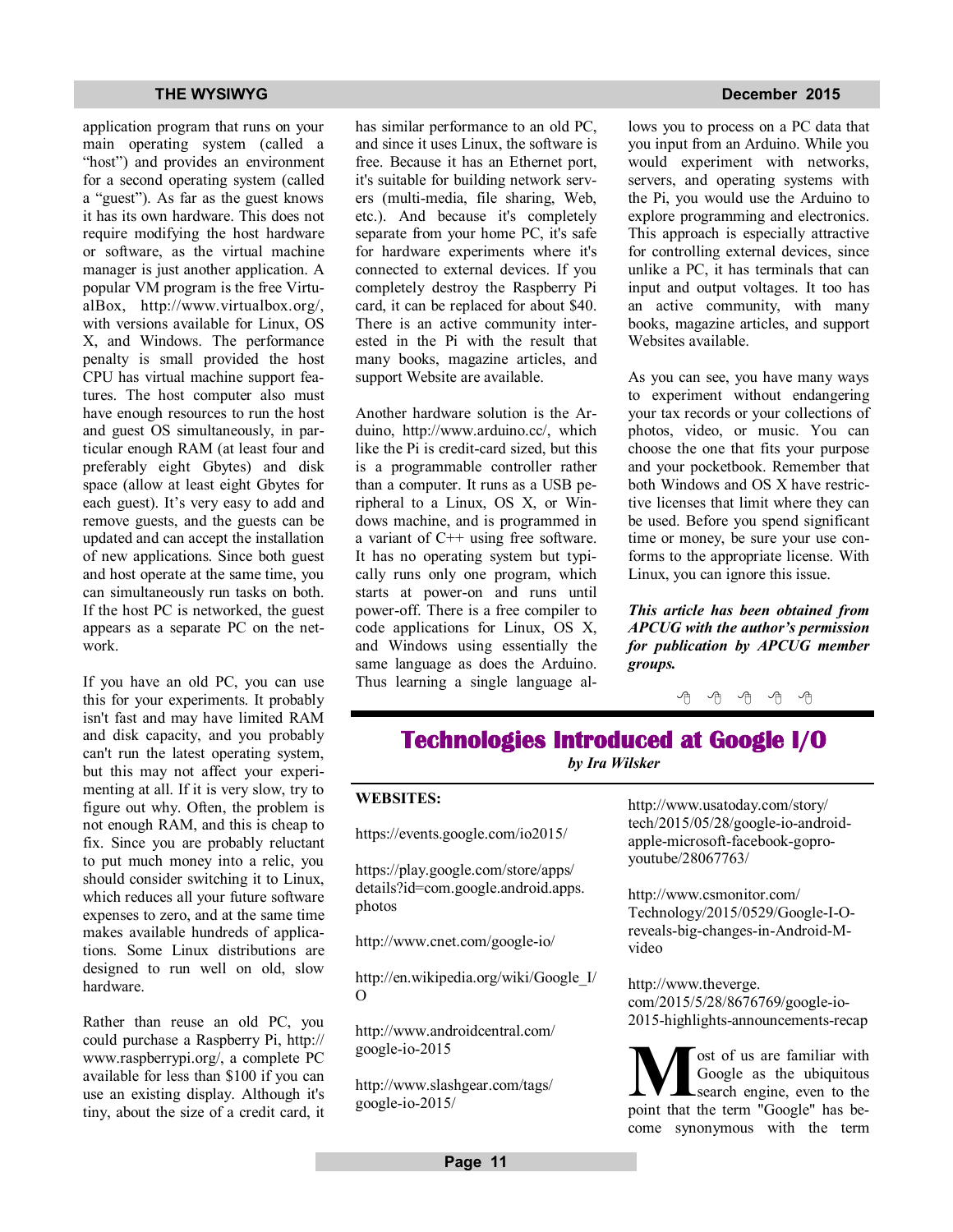### **THE WYSIWYG** December 2015

"search". I often hear people use the trademark "Google" as a verb, in the context of, "I am going to Google this", or , "Go Google it." In several previous columns here, I have expounded that Google is much more than a search engine, with frequent announcements about new hardware (such as Google glasses), new software (the recently announced "Android M"), and new web based services (Google translate, Google Maps, and many more). In San Francisco, on May 28 and 29, 2015, Google held its annual developers conference which it calls Google I/O. An annual event since 2008, Google I/ O is the premier event where it announces and displays its latest technological advances, some of which were immediately made available to the public, others may become available in the coming months, and some quietly may disappear.

While there were over a dozen major new Google products and services announced at Google I/O 2015, one of the announcements that may have had the most profound impact on over a billion existing smart devices was the announcement of the upcoming release of "Android M", which some pundits have labeled "Android 6.0" In general appearance, the new Android M looks very similar to the current Android 5.x, commonly known as "Lollipop"; it offers the user several new or enhanced features. Some of these features are an automated backup of installed apps; a "Deep Sleep" mode Google is now calling "Doze" which preserves battery power and extends battery life while the device is not in active use by using the device motion sensor to put the device in "Deep Sleep" when there is no detected physical movement during a preset period of time; alarms and important notifications will still be fully functional as appropriate. Android M will include an integral finger print scanner to prevent unauthorized use of the device, as well as support for improved USB connectivity, including the new "Type C" USB connections.

Many of us Android users are all too well aware that approving lengthy permission on newly installed or upgraded apps can be a headache, as well as a potential security and privacy risk; Android M will offer faster and improved app permission controls and notifications. Google made the "preview" developer build of Android M available at the conference, and the first smart devices running Android M should be available later this year.

A convenience and performance improvement that may also be available shortly in updates and upgrades to existing or new apps will be the incorporation of Google's Chrome browser and other popular apps within the other apps themselves. Now, when the user clicks on a hyperlink within an app, a window appears offering the user the choice of installed apps which can perform the intended function; with the new "Chrome in all of your apps", function, also called " Chrome Custom Tabs, will automatically open the integral Chrome browser when clicking on a link within an app. This will offer the user significant performance improvements as well as greater speed by preloading web page components. In addition to a version of a browser that can be integrated into an app, other integrations will offer automated opening of other apps, such as Twitter, which will instantly appear when a link to a Tweet is tapped.

While Apple with its "Apple Pay" service, as well as several independent third parties, is offering a secured electronic payments system directly from the smart device to the sellers account, Google I/O announced the implementation of "Android Pay" as a competitive and secure method of electronic payments directly from a smart device. If the smart device has "NFC" or "Near Field Communications" hardware capabilities, Android Pay will work on participating payment networks by simply holding the smart device within 4 inches of a compatible "POS" or "Point of Sale" terminal, and conducting the transfer instantly after verification of the user's identity via a phone fingerprint sensor or PIN number. A replacement for Google Wallet, Android Pay will run on capable Android devices running "KitKat" (Android 4.x) or later, and will shortly be preinstalled on new smart phones sold by T-Mobile, AT&T and Verizon. Google announced (promised) that 700,000 stores will shortly accept Android Pay as a secure method of payment, without the data theft risks of multiple retailers having access to users' credit card numbers.

At Google I/O, on May 28, Google announced the immediate availability of an updated and enhanced version of Google's "Photos" app, which is now available for free download from the Google Play Store at play.google.com/ store/apps/details?id=com.google. android.apps.photos. Versions of Photo are also available for Apple devices running iOS, as well as desktop web based versions. This new release of Photos offers the user the option to automatically upload and backup photos, videos, and some other content from the smart phone or tablet directly to the Google cloud. Through the backup settings the user can select to only use Wi-Fi connections to save data charges, or to use other over the air connections for the uploads. What is especially nice about Photos is that if the user selects to store photos and videos in "High Quality", defined by Google as "photos up to 16MP, video up to 1080p", which may include photos at a high quality adequate to be later printed or posted online, Google is offering unlimited free storage. If the user chooses to backup photos and videos in their original resolution, free storage is limited to the amount of cloud storage allocated when the Google account was created, with nominal storage charges for cloud storage in excess of that amount. Photos in the cloud can also be automatically grouped in a sequential timeline, or into topic folders based on the content of the images.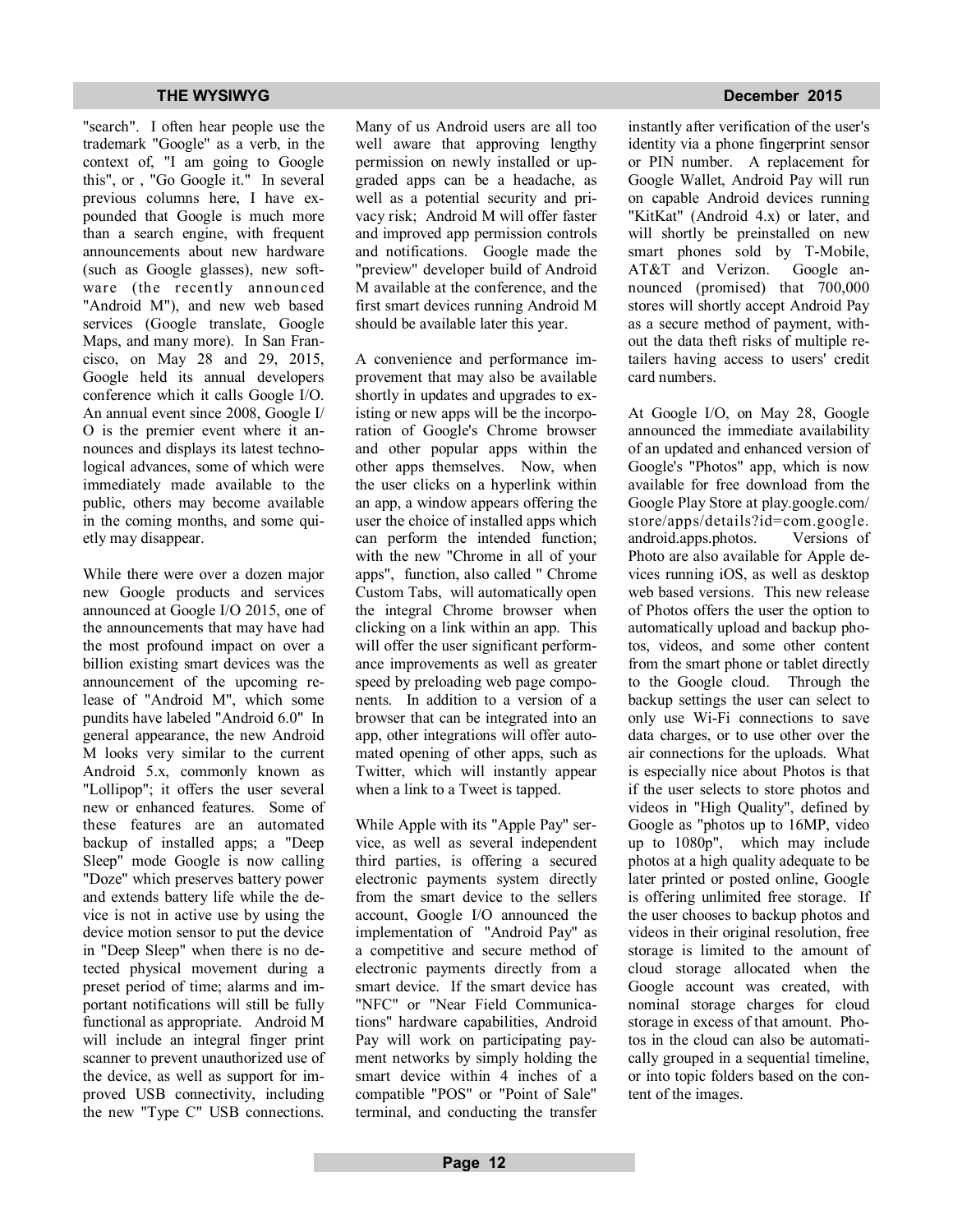As an experiment, using Photo, I purposely uploaded high resolution (very large size) photos and videos to my limited storage in the cloud and then uploaded the same photos and videos to the unlimited free cloud storage using the "High Quality" setting. I then downloaded some of each to both my smart phone and my desktop PC, and tried viewing and printing them; with 8 1/2 x 11 size photo quality paper on my inkjet printer at the highest photo quality setting, there was no noticeable difference between the original quality, and Google's reduced file size "High Quality" selection. Published articles have stated that the quality differences are not noticeable until photos are printed at poster size. I am now automatically backing up all of my photos at the "High Quality" level to the free, unlimited Google cloud service.

 Google's newly enhanced Photo app has several other free functions, which I have been having a lot of fun with. Photos offers the option for "Assistant" to automatically create movies, collages, and animations from uploaded images by using intelligent photo recognition, which can identify similar faces, images, objects, and other similar content, and then create appropriate new images and videos. Many users may be unaware that a potential privacy and personal security risk may be included in many of the photos taken with smart phones, tablets, and better digital cameras; these devices often contain a GPS chip that "tags" the photos with the GPS coordinates of the device when the photos and videos are taken. This GPS information, often invisible unless the image is opened with appropriate viewers, has been utilized in the past to identify the locations of homes, personal valuable possessions, children's' play areas, and other sensitive data. Photos offers the option to automatically remove this "geo location" information from photos and videos when uploaded to the cloud.

Several other new or improved Google products and services were announced at Google I/O 2015. One potential problem with Google Maps that I have written about in the past, was Google Maps dependency on a live data connection when used on the road for routing purposes. The problem has been that since the Google Maps app is dependent on the data connection to download and display maps and traffic information, if the user is in an area where there is no decent wireless data connection available, Google Maps loses much of its otherwise excellent functionality. Google announced that offline maps and other data, including points of interest, will be selectively available for download, and stored on the device, negating the need for a live data connection while in use. Without a live data connection, some functionality, such as real-time traffic displays will not be functional.

Other new products and services announced at Google I/O 2015 included "Android Wear" which will enhance Android functionality on watches as well as other wearable items. The new Android powered watches will have an "always on" display, which will continuously display chosen content, updated as necessary. Google demonstrated Google Maps on the new watch, which displayed much of the same travel content as a smart phone. Directions and road displays will be interactive, changing as the user is in motion. In order to conserve the limited battery power of the new Android watch, the display may be shown in a black and white mode, rather than full color. Other devices and services displayed include "Project Brillo", a technology that will incorporate Android into the "Internet of Things" or "IoT" which I have recently addressed in this column. Project Brillo will incorporate "Weave" which is a new communications technology incorporating Wi-Fi, Bluetooth, and other communication methods, that will allow smart devices around the home or business to communicate with each other. Google mentioned electronic home integration

## **THE WYSIWYG December 2015**

that would allow enhanced home energy savings and security by interconnecting lights, door locks, thermostats, and other home automation devices. The much discussed "HBO Now" subscription video streaming service will shortly be coming to Android devices, breaking Apple's current monopoly on HBO Now.

 Several other new technologies incorporating video, entertainment, security, and other innovative ideas were introduced at Google I/O 2015. It will be interesting to see which ones make it to the market place and prosper and survive, and which ones will quietly disappear into the dustbin of failed new technologies. This is going to get interesting.

## *This article was reprinted with permission of the author, Ira Wilsker.*

A A A A A

**If your e-mail or mail address changes, please e-mail: secretary@SterlingHeights ComputerClub.org**

# **SHCC Emergency Cancellation**

 Serling Heights Computer Club<br>
meets at Macomb Community<br>
College (MCC). We will meet if<br>
MCC is open and will not if MCC is terling Heights Computer Club meets at Macomb Community College (MCC). We will meet if closed. MCC closure is announced with other school closings on many local TV and radio stations and on their web site. All members of SHCC have an email address. One of the SHCC officers will send an email to the addresses SHCC has on file alerting members to the event cancellation. If your email is broken, call an officer; don't leave a message, call another officer if you don't talk to someone live. It is your responsibility to keep the email address you have listed with SHCC current.

(円 伯 伯 伯 伯